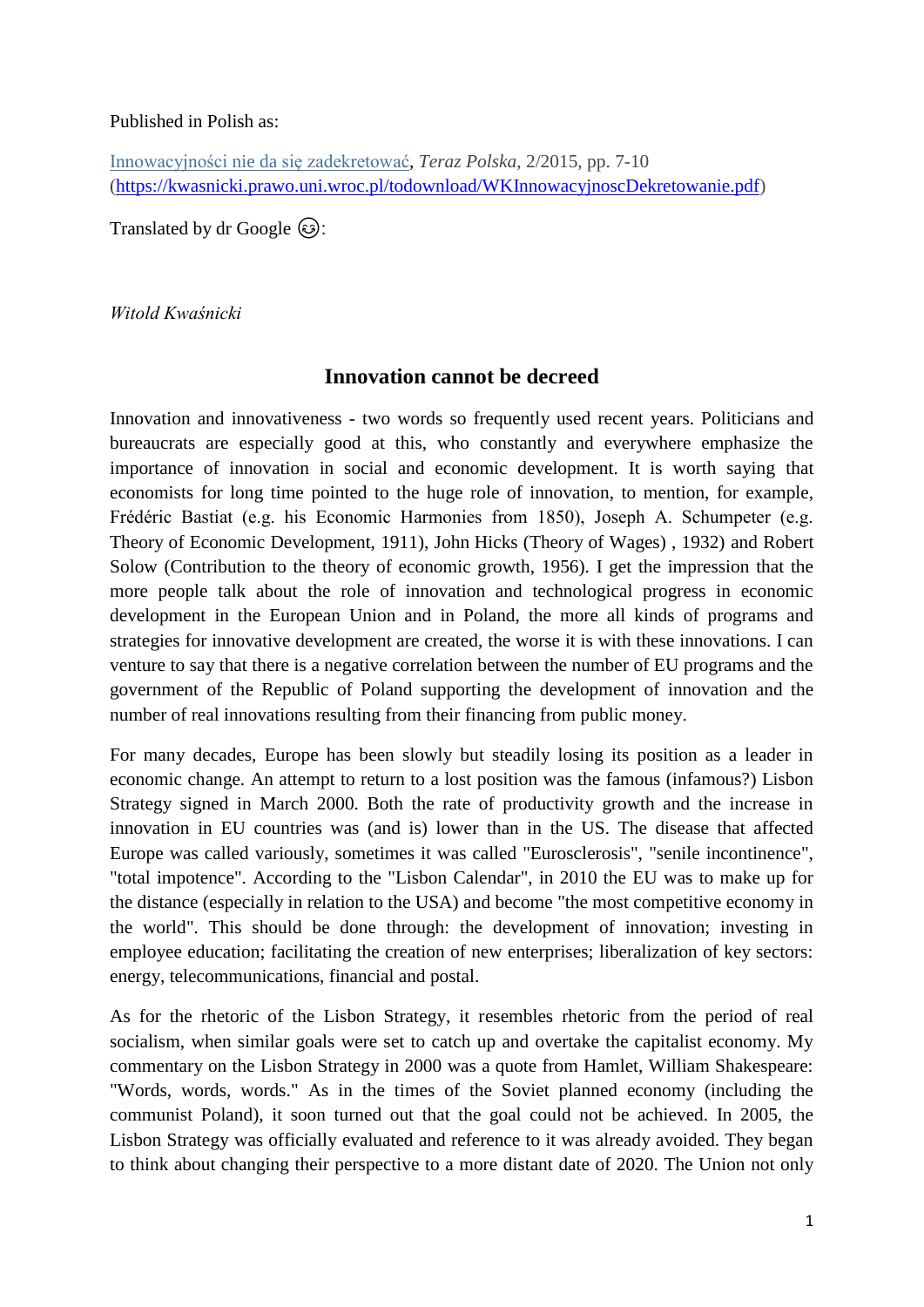does not catch up with the United States, but is increasingly straying from them. The key indicator, which is the pace of labour productivity growth, has grown three times slower in the EU over the past several years than in the US. The employment rate in the EU has increased slightly (from 62% to 64%) since 2000, but is still far behind the Lisbon Strategy goal (70%) and US level - 72%.

The visible effect of the disease that is bothering Europe is the inefficient use (even enormous waste) of the funds at the Union's disposal to achieve its goals. There is no data on the waste of funds allocated to research and development, but it can be suspected that it is at a similar level as the use of funds under the Common Agricultural Policy, which funds account for about 40% of the entire EU budget. Information about the lack of this efficiency is only possible in recent years thanks to the struggle for transparency of spending EU money, which is conducted by independent institutions monitoring the functioning of the Union. Such an institution is the FarmSubsidy.org website, founded by the Danish Nils Mulvad, the British Jack Thurston, and the German-Dunka Brigitte Alfter. According to the information they had collected, once the largest beneficiaries of the Common Agriculture Policy (CAP) were: Prince Albert of Monaco, the German airline Lufthansa, the Danish prison service, the Nestlé group and the Prince of Westminster. After Poland's accession to the EU, one of the large beneficiaries of CAP was owner of 60,000 hectares of land, Catholic church.

It is requested that a similar information portal be created regarding the financing of scientific research and a review of the research topics. I dare say that we could read about similar absurdities we read about CAP.

A thorough analysis of statements and documents related to the necessary actions to improve the innovation and competition of the European Union would require a lot of space and time. In this short statement I will limit myself to giving what seems to be the most important. In a huge number of statements and publications, it is repeated like a mantra about the "need to overcome existing barriers to improving innovation such as inefficient intellectual property regimes, weak links between science and industry (especially in the initial stages of research), lack of high risk capital and effective bankruptcy law," for the need to "strengthen intellectual property regimes, increase the level of scientific knowledge, reduce the legislative burden on small, young and innovative companies, strengthen links between science and industry, and ensure greater results from EU-funded research."

One gets the impression that a lot of energy in Europe is devoted to generating nice-sounding passwords. There is talk of the need to build a "common research area", "European research area", "innovative Europe", "single innovative market", "poles of excellence". In Poland, a program for the development of advanced technologies was once popular under the highly suggestive title "Technology fishing rod" (of which nothing came of course). Again, there is an association with the period of 'real socialism', when more energy was devoted to propaganda rather than effective actions.

The EU is not giving up on the mania of using indicators, something that can be called '3% fetish' in this case. They recognize that the target set in the Lisbon Strategy to increase expenditure on research and development (R&D) to the level of 3% of GDP value should be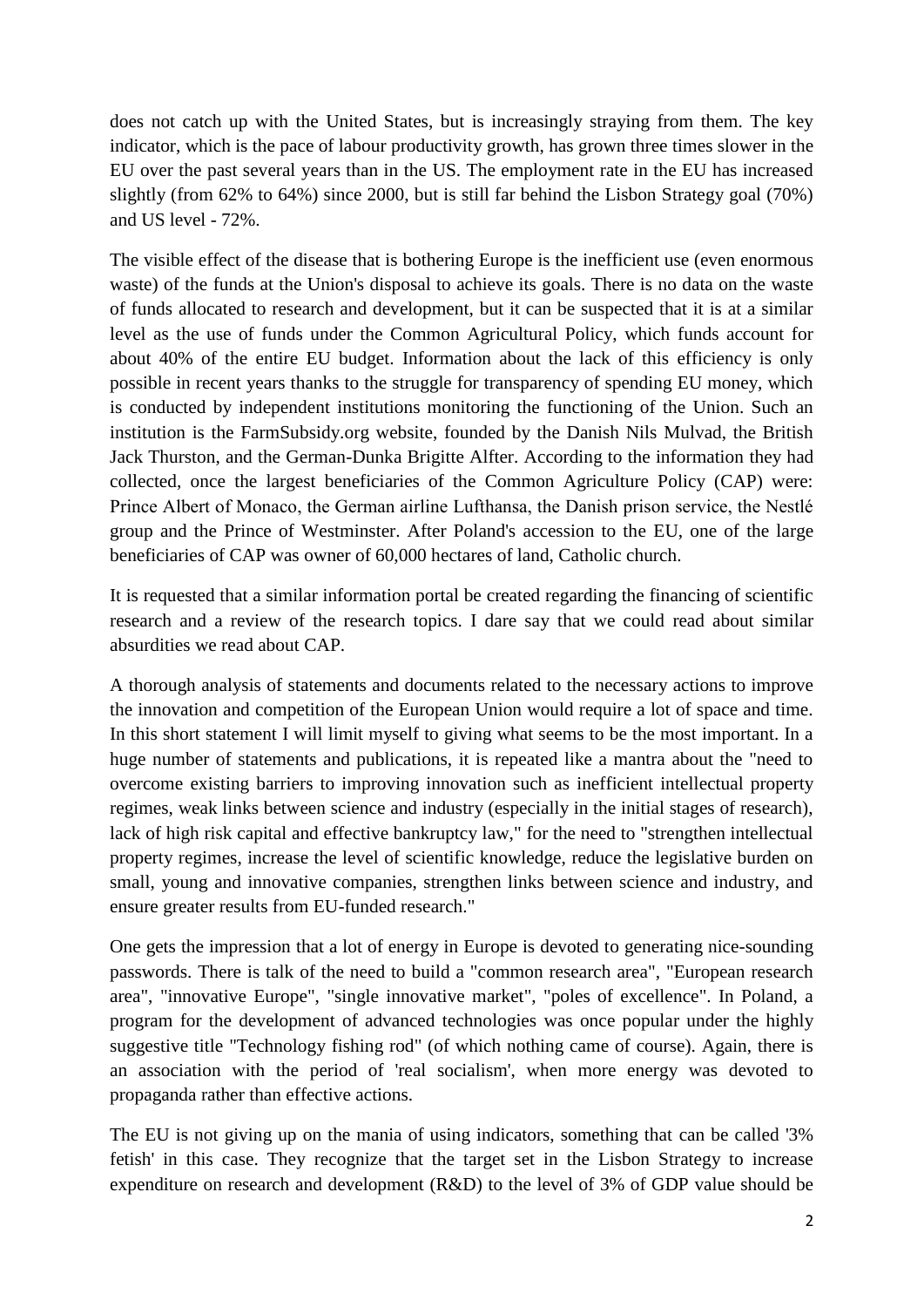key in EU action (this postulate is included in the latest program 'Europe 2020' http://ec.europa.eu/europe2020/index\_en.htm - it's worth reading, I guarantee "armpits" fun). It is said that the increase in these expenditures should relate to outstanding scientific research, industrial R&D and strengthening of science-industry relations. However, it is unclear how to determine what outstanding research is. It will definitely be recognized that it will be the responsibility of the 'independent committee of outstanding scientists'. And that this can be demonstrated by the idea of the so-called 'Aho group' to set up an 'independent monitoring panel' which, with the help of the European Commission, will publish an annual progress report on the implementation of the Pact.

Thinking in terms of indicators (such as the '3% R&D indicator') is again similar to the wishful thinking that we witnessed in times of real socialism. There, also the central planners thought in terms of achieving indicators (e.g. achieving an accumulation level in the economy of 20-25%, steel production per capita at a level exceeding the level of production in capitalist countries (which was to indicate advanced industrialization)). In a real market economy, no one wonders what value the indicators of the development of the national economy should be achieved. The values of the indicators can be interesting from a scientific point of view, but for a businessman they play a secondary role and are not the goal, but the result of his daily decisions, conducive to increasing the competitiveness of the company offering its products on the market. Thinking in terms of achieving the appropriate value of indicators, it is forgotten that not so much the value of this indicator, but the effectiveness of actions (e.g. effectiveness of investment outlays or research outlays) is important. Centrally planned economies collapsed, not because the capital expenditure ratio was not reached, but because it was simply ineffective to invest. It's exactly the same with spending on research.

How confusing can be thinking in terms of indicators shows the NESTA (National Endowment for Science, Technology and the Arts) report published in the United Kingdom in October 2006. "Innovation gap". The authors point out that in assessing traditional indicators relating to innovation, Great Britain is perceived very badly (these indicators are well below those of other economically advanced countries). However, when we look at economic development, Great Britain is among the world leaders. The authors of the report call it "The UK Paradox". The British economy apparently invests little in innovative research, but at the same time maintains its position as one of the largest and most successful economies in the world.

The authors find solutions to this apparent paradox in the error of traditional indicators related to innovation. The authors point out that many important innovations are not included in traditional measures of innovation (they call these hidden innovations). These innovations are, in fact, the driving force behind Britain's economic development. These hidden innovations do not have a classic technological (engineering) character, but above all relate to (undervalued, non-traditional) innovations in the sphere of services, often difficult to identify, but with their very large, measurable economic effects. It is also worth noting that in many situations, individuals, private companies as well as well-functioning state-of-the-art state and local government institutions are involved.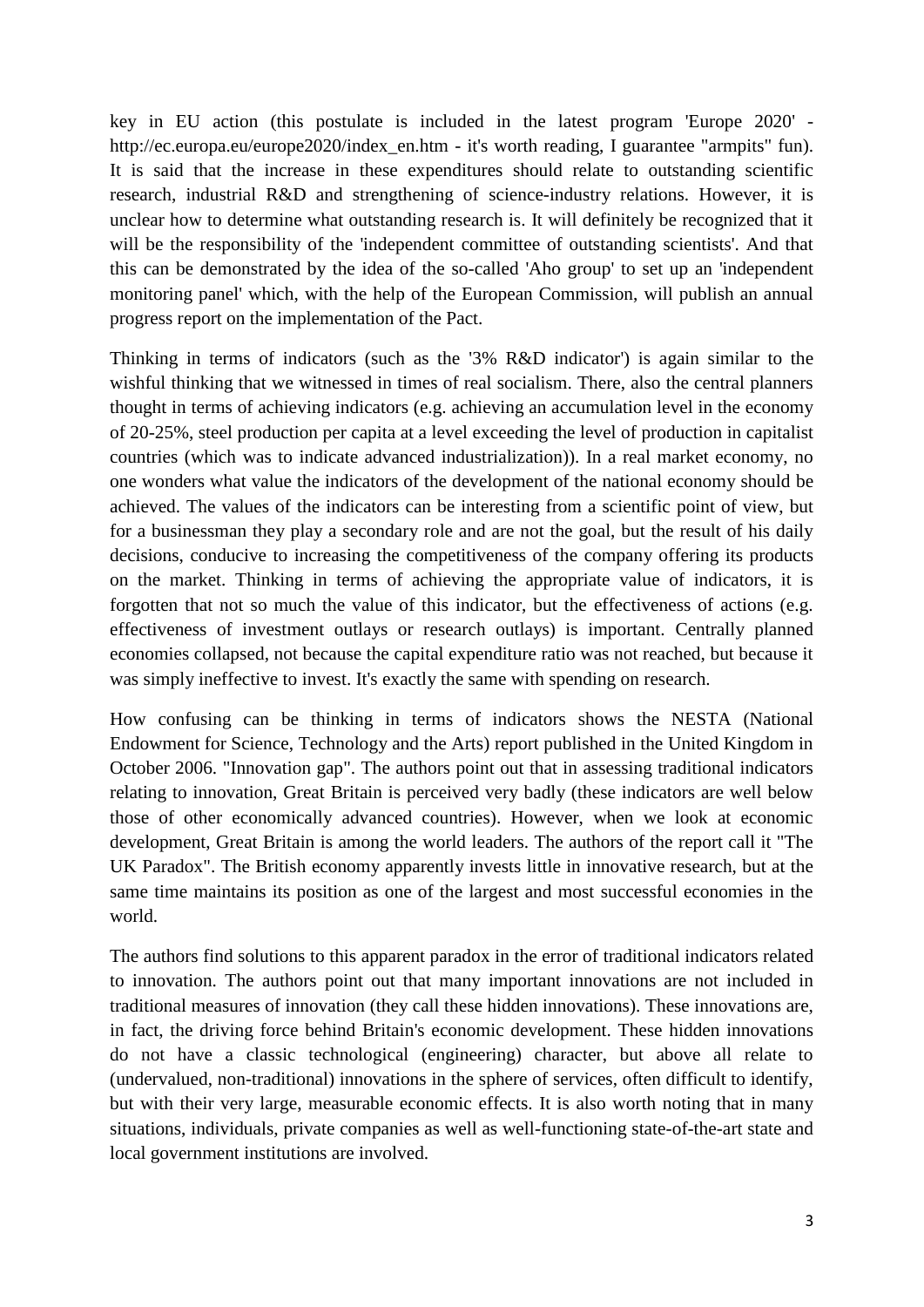As we read in official EU documents, the goal of the new Europe 2020 strategy is to achieve economic growth that will be: intelligent (thanks to more effective investment in education, research and innovation); sustainable (through the development of low-carbon economy and competitive industry); inclusive (creating new jobs and reducing poverty). When he reads this, the natural question is "What is the difference between the Europe 2020 Strategy and the Lisbon Strategy?" I admit that the standard answer of EU officials sounds quite funny: it promotes a new type of growth through the development of citizens' skills, lifelong learning, research and innovation development, development of smart networks and digital economy, modernization of industry, increase of energy and resource efficiency. Interestingly (and unfortunately very disturbing, because we have already done this in socialism), this is to be done through stronger supervision (regular, transparent monitoring of progress in the implementation of this Strategy, associated with the supervision of the European Council (heads of government)) and through continuous evaluation activity and prognostic (across the EU and in individual countries).

An element of the Europe 2020 strategy is the so-called Innovation Union (including the Horizon 2020 program, with a huge fund of 70 billion euros)). The Innovation Union should improve the conditions for access to funding for research and innovation and ensure that innovative ideas are transformed into specific products and services that will contribute to Europe's economic growth and create new jobs. The Innovation Union is intended to enable the creation of a European Research Area, aims to improve the conditions for innovative activities by enterprises (including through the creation of a single EU patent or to improve accessibility of intellectual property rights for small and medium-sized enterprises), and to create a European innovation partnership between entities operating at EU and Member State level. However, I doubt that probably the most important and most important goal of the Innovation Union, which is to stimulate the activity of the private sector, will be achieved.

How confusing can be thinking in terms of indicators shows the NESTA (National Endowment for Science, Technology and the Arts) report published in the United Kingdom in October 2006. "Innovation gap". The authors point out that in assessing traditional indicators relating to innovation, Great Britain is perceived very badly (these indicators are well below those of other economically advanced countries). However, when we look at economic development, Great Britain is among the world leaders. The authors of the report call it "The UK Paradox". The British economy apparently invests little in innovative research, but at the same time maintains its position as one of the largest and most successful economies in the world.

The authors find solutions to this apparent paradox in the error of traditional indicators related to innovation. The authors point out that many important innovations are not included in traditional measures of innovation (they call these hidden innovations). These innovations are, in fact, the driving force behind Britain's economic development. These hidden innovations do not have a classic technological (engineering) character, but above all relate to (undervalued, non-traditional) innovations in the sphere of services, often difficult to identify, but with their very large, measurable economic effects. It is also worth noting that in many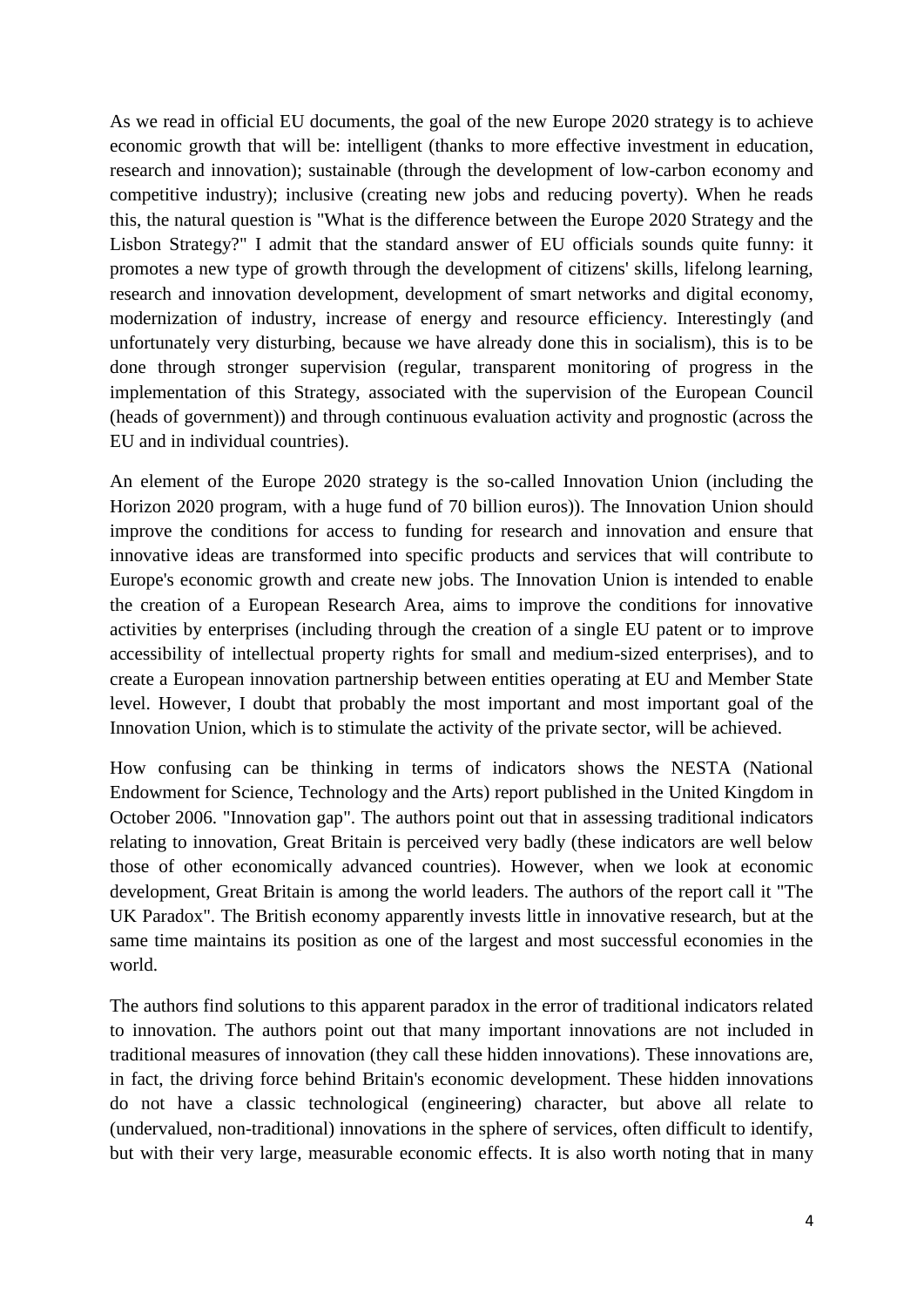situations, individuals, private companies as well as well-functioning state-of-the-art state and local government institutions are involved.

As we read in official EU documents, the goal of the new Europe 2020 strategy is to achieve economic growth that will be: intelligent (thanks to more effective investment in education, research and innovation); sustainable (through the development of low-carbon economy and competitive industry); Inclusive (creating new jobs and reducing poverty). When he reads this, the natural question is "What is the difference between the Europe 2020 Strategy and the Lisbon Strategy?" I admit that the standard answer of EU officials sounds quite funny: it promotes a new type of growth through the development of citizens' skills, lifelong learning, research and innovation development, development of smart networks and digital economy, modernization of industry, increase of energy and resource efficiency. Interestingly (and unfortunately very disturbing, because we have already done this in socialism), this is to be done through stronger supervision (regular, transparent monitoring of progress in the implementation of this Strategy, associated with the supervision of the European Council (heads of government)) and through continuous evaluation activity and prognostic (across the EU and in individual countries).

An element of the Europe 2020 strategy is the so-called Innovation Union (including the Horizon 2020 program, with a huge fund of 70 billion euros)). The Innovation Union should improve the conditions for access to funding for research and innovation and ensure that innovative ideas are transformed into specific products and services that will contribute to Europe's economic growth and create new jobs. The Innovation Union is intended to enable the creation of a European Research Area, aims to improve the conditions for innovative activities by enterprises (including through the creation of a single EU patent or to improve accessibility of intellectual property rights for small and medium-sized enterprises ), and to create a European innovation partnership between entities operating at EU and Member State level. However, I doubt that probably the most important and most important goal of the Innovation Union, which is to stimulate the activity of the private sector, will be achieved.

It seems that if the standards of scientific research and their financing imposed by the EU were adopted, there would be no chance for such research to be conducted by Mikołaj Kopernik, Maria Skłodowska-Curie, Jan Czochralski or Ludwik Fleck. However, I would like to emphasize that I am not a pessimist when it comes to perspectives, as well as the assessment, creativity and innovation of Poles. We are only 26 years after transformation. As historical experience shows, the effects of changes in the scale of the nation (country) are visible only after two or three generations (this was the case, for example, in Great Britain, when it was only several decades after the Great Revolution in 1688 that a change leading to the industrial revolution was possible; it was not without reason that Moses led the People of God in the desert for 40 years to lead them to the Promised Land, so that the generation remembering the times of captivity would die out and would no longer have a decisive influence on what is most important in society). There is a so-called Haeckel's law ('ontogenesis is a recapitulation of phylogenesis'), I think something similar also exists in economic development. We in Poland are repeating the capitalist development phases observed in the last 150-200 years at an accelerated pace. After these 26 years we are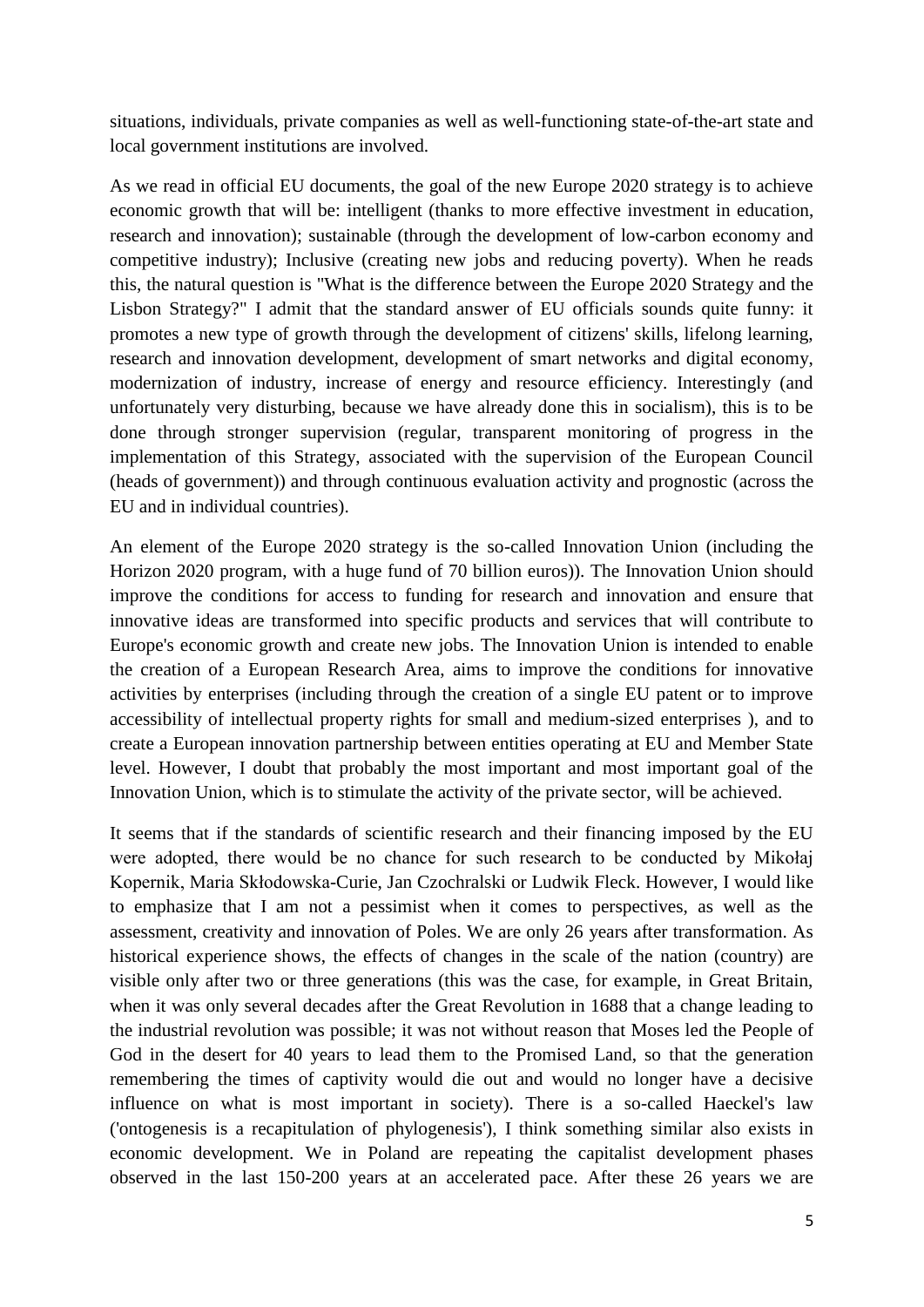somewhere halfway. In fact, these innovations in Poland are present, they are only of a different nature, not taken into account in various types of indicators. Entrepreneurship is closely related to innovation and creativity. It is thanks to this peculiar innovation and creativity that Polish entrepreneurs were able to transform the Polish economy in the first years of transformation. It was not thanks to the sale of state-owned enterprises that the private sector in Poland began to dominate, but thanks to the rapid growth of small and medium-sized enterprises. It is thanks to their creativity that Polish entrepreneurs were able to cope with the competitiveness of Western companies after Poland's accession to the European Union and increase exports (and with a very strong Polish zloty - thus negating the various types of mainstream economics that a high rate of the national currency causes a decrease in exports).

It seems that the chances of creating an "innovative Europe" are very small. The only chance is a radical change in thinking and a change in the style of action of European leaders. The European Union is sick and requires radical therapy in the style of Ludwig Erhard in Germany in 1948 (and similar therapy in Poland in 1990, unfortunately largely discontinued after a few years). What Europe lacks is a lack of creativity (but not only scientific), which is associated with creative freedom, and this is associated not so much with intellect, forcing actions, but with what Carl Jung calls "the instinct of fun." As Carl Jung (1875-1961) wrote: "The creation of something new is not due to the intellect, but to the instinct for fun, which comes from an inner need. The creative mind plays with objects it loves. "

The story is often quoted of how Alexander the Great visited Diogenes and asked what he could do for him, and the famous teacher replied: "Do not cover the light for me." Similarly, you could ask EU bureaucrats to try to stimulate innovation and promote creativity by simply "not covering the light".

An important element of market activities, and especially research activities, is the acceptance of the element of failure and loss. A single failure is not a tragedy for a businessman or entrepreneur. It is important to draw conclusions for the future from these errors and to ensure that all the activities of the businessman or entrepreneur are profitable in the long run. Exactly one can say about research activity (in this sphere of human activity it is probably the most important). Failure is something every day in scientific research, it is important to learn from these failures from time to time to achieve spectacular success. There is no such failure opportunity in the financing of public sector research. Unlike research programs financed by private companies, there is no place for risk and failure in programs financed by public institutions (e.g. EU Framework Programs or programs financed by the NCBR and NCN in Poland). Any program financed with public money must be successful (even if written on paper). It is not without reason that the objectives set out in programs financed by public institutions are of a very general, non-operational, non-quantifiable nature, so that it can always be written that the objective has been achieved. Can we imagine a report from publicfunded research informing us that, unfortunately, last year's research has not yielded any results, but maybe in the future there is hope for success if this research is continued? As Scott Adams, author of the Dilbert comic, says, "Creativity is allowing yourself to make mistakes, and art is to know which mistakes are worth sticking to."